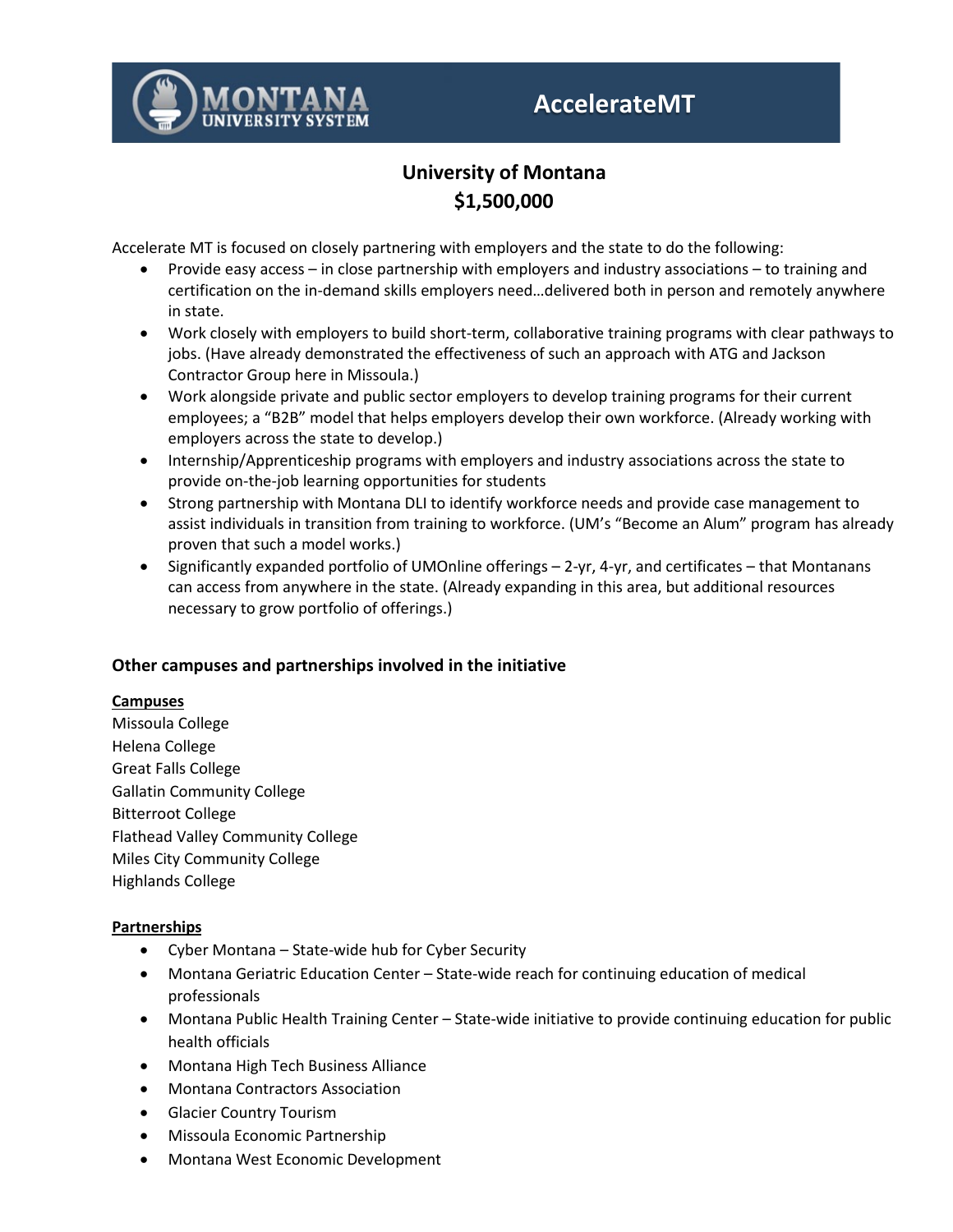- Montana Business Assistance Center
- Department of Labor & Industry
- Montana Economic Developers Association
- Local Chambers of Commerce across the State
- Montana Manufacturing Extension Center
- Montana Media Center
- Montana Restaurant Association
- Montana Banking Association (developed workforce needs assessment)
- Manufacturing Alliance 2.0 (Kalispell)
- American Council of Engineering Companies Montana (developed workforce needs assessment)
- Montana Building Industry Association

### **Status update on the initiative**

Prior to the funding distribution, UM had several programs and initiatives that created a foundation for the training programs which are now growing and developing. Those programs include the ATG Aim Higher program and the re-launch of Montana Code School and the Commercial Driver's License programs. In addition to continuing collaborations with Jackson Construction and Glacier Country Tourism, UM expanded their employer trainings to work with Submittable, the Department of Revenue, and Elite One.

The AccelerateMT initiative is focused on the following efforts:

- Building small consortia of "lead" employers within sectors and subsectors to develop and deliver trainings aligned to shared employer needs for new workers or upskilling of existing employers
- Expanding training programs and offerings
- Expanding UMOnline degree and certificate programs
- Awarding credentials
- Conducting marketing and outreach to employers and potential trainees
- Capacity building with respect to scaling and replicating programs and trainee support
- Finalizing a new course "Coding Logic" that will be delivered for the first time to a technology company in April

### **Plans for carrying out the initiative for the remainder of the biennium**

- Continuing to identify workforce needs and developing and delivering new and existing training programs that are responsive to those needs
- Launching "Big Data Engineering" Program
- Deepening the engagement and partnership with employers, industry associations, other 2-year colleges across the State, Tribal Colleges and High Schools
- Roll-out a comprehensive marketing program to reach both employers and prospective trainees.
- Delivery of "wrap around services" for learners

## **Metrics used to measure success**

- $\checkmark$  Number of new collaborative training programs with private industry partners
- $\checkmark$  Number of participants in, and credentials completed as part of, the UM-DLI 'Become an Alum Program'
- $\checkmark$  Number of new UMOnline program offerings across Montana
- $\checkmark$  Number of learners completing AccelerateMT training programs in the period split between employer training and individual learner trainings